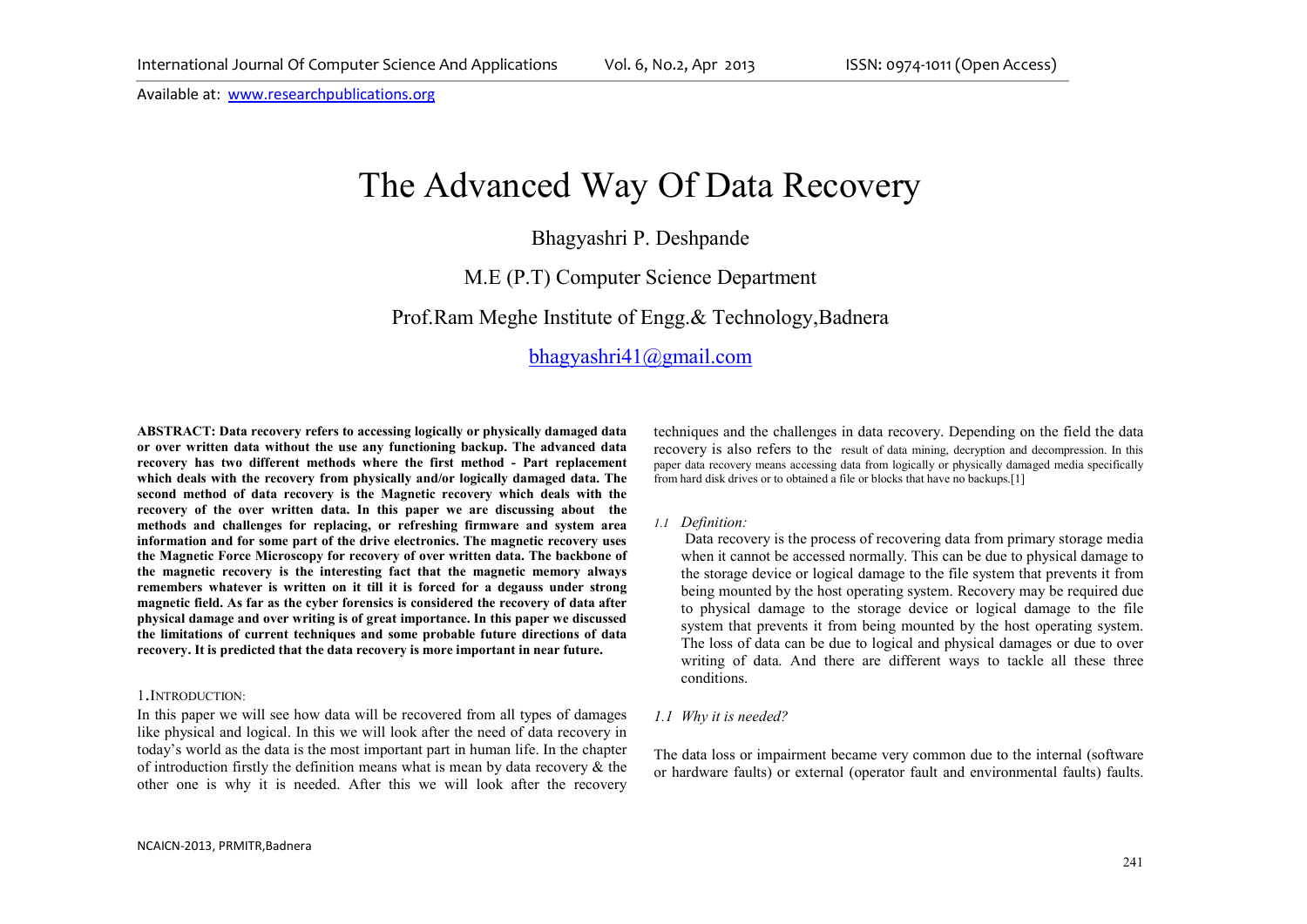This often poses the grave problem of losing all those outcomes of many hardships endured to achieve the specific task. Data which cost years of hardships may be lost in a flash due to a single mistake! We may be coming across such painful experiences too often. Increasing hastiness and pace of life resulting in accidental deletion of valuable useful data added to the agony. This reveal only one side of the importance of Data Recovery, the other side is nothing other than the forensic importance of the data recovery. The change that the forensic need have is, here the data may not be accidentally deleted but that makes a difference in the recovery mode also as in this face the recovery will be difficult as the deletion would have been performed in an intention that the data should never get recovered. These situations were the circumstances which lead to the need of recovering the lost data .In such cases of accidental loss of stored data, we will be barely in need of such recovery software and some times more than software which can perform usual undulation. Hence the data recovery became important. The data recovery procedure became important irrespective of the file systems used. In each file system the data recovery process depends on the type of file systems and their features. Besides this there are drive independent data recovery methods also.

#### 2. RECOVERY FROM LOGICAL DAMAGE:

Logical damage is primarily caused by power outages that prevent file system structures from being completely written to the storage medium, but problems with hardware (especially RAID controllers) and drivers, as well as system crashes, can have the same effect. The result is that the file system is left in an inconsistent state. This can cause a variety of problems, such as strange behavior (e.g., infinitely recusing directories, drives reporting negative amounts of free space), system crashes, or an actual loss of data. Various programs exist to correct these inconsistencies, and most operating systems come with at least a rudimentary repair tool for their native file systems. Linux, for instance, comes with the feck utility, and Microsoft Windows provides chkdsk. Third-party utilities are also available, and some can produce superior results by recovering data even when the disk cannot be recognized by the operating system's repair utility.

 Two common techniques used to recover data from logical damage are consistency checking and data carving. While most logical damage can be either repaired or worked around using these two techniques, data recovery software can never guarantee that no data loss will occur. For instance, in the FAT file system, when two files claim to share the same allocation unit ("cross-linked"), data loss for one of the files is essentially guaranteed.

#### *2.1 consistency checking:*

 consistency checking, involves scanning the logical structure of the disk and checking to make sure that it is consistent with its specification. For instance, in most file systems, a directory must have at least two entries: a dot (.) entry that points to itself, and a dot-dot (..) entry that points to its parent. A file system repair program can read each directory and make sure that these entries exist and point to the correct directories. If they do not, an error message can be printed and the problem corrected. Both chkdsk and feck work in this fashion. This strategy suffers from a major problem, however; if the file system is sufficiently damaged, the consistency check can fail completely. In this case, the repair program may crash trying to deal with the mangled input, or it may not recognize the drive as having a valid file system at all. The second issue that arises is the disregard for data files. If chkdsk finds a data file to be out of place or unexplainable, it may delete the file without asking. This is done so that the operating system may run smoother, but the files deleted are often important user files which cannot be replaced. Similar issues arise when using system restore disks (often provided with proprietary systems like Dell and Compaq), which restore the operating system by removing the previous installation. This problem can often be avoided by installing the operating system on a separate partition from your user data

#### *2.2 Data carving:*

 Data Carving is a data recovery technique that allows for data with no file system allocation information to be extracted by identifying sectors and clusters belonging to the file. Data Carving usually searches through raw sectors looking for specific desired file signatures. The fact that there is no allocation information means that the investigator must specify a block size of data to carve out upon finding a matching file signature, or the carving software must infer it from other information on the media.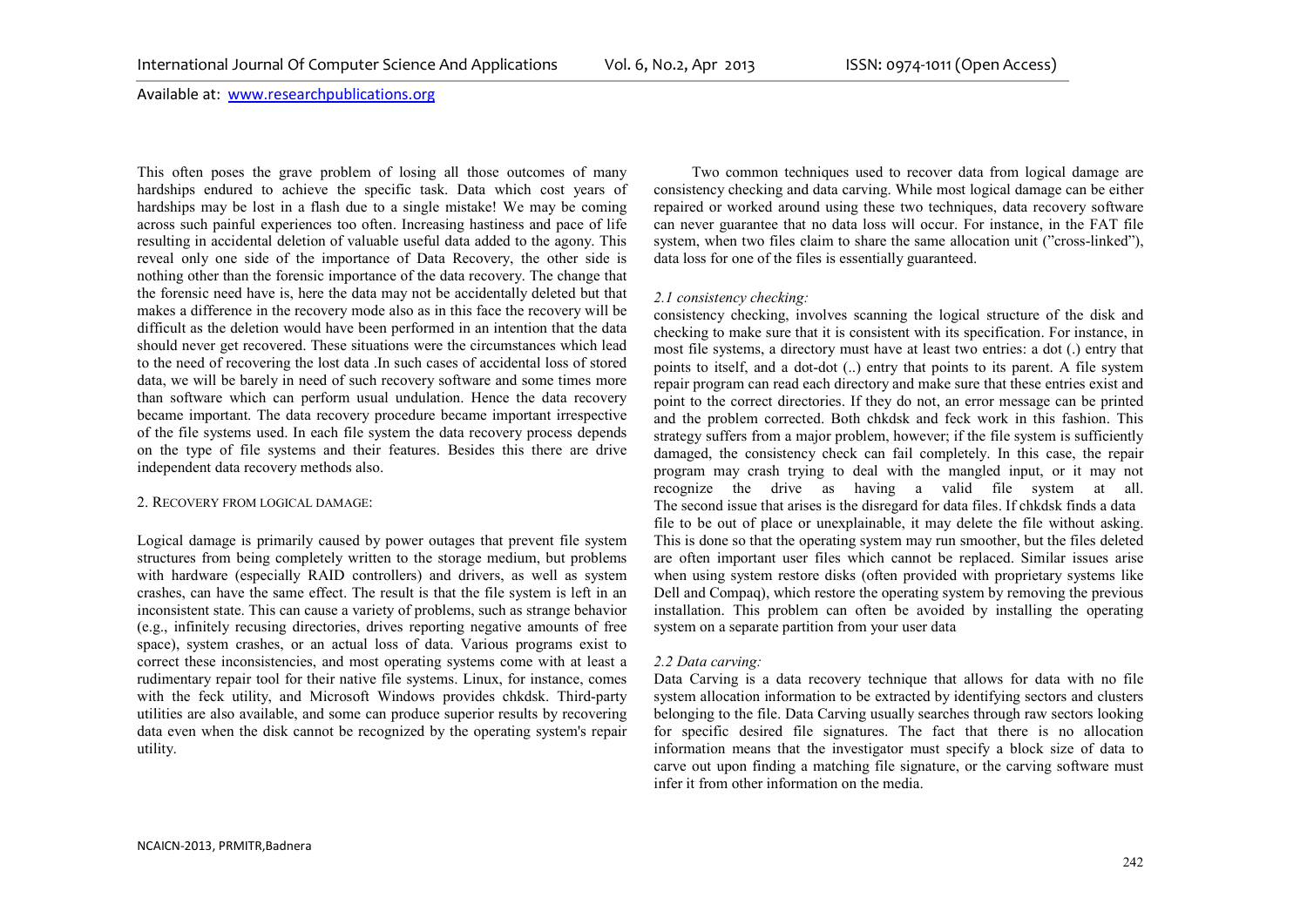There is a requirement that the beginning of the file still be present and that there is (depending on how common the file signature is) a risk of many false hits. Data carving, also known as file carving, has traditionally required that the files recovered be located in sequential sectors (rather than fragmented) as there is no allocation information to point to fragmented file portions. Recent developments in file carving algorithms have led to tools that can recover files that are fragmented into multiple pieces.

 A good number of software tools are present now which can perform undulation, upto a great extend, even if data seems to be permanently deleted from the drive. The working of these tools are usually based on the nature of the file system that will never delete any data but only will mark it as deleted till it is over written next time. And these software can recover the data only before it is over written. These recovery tools are highly depended on the file system type.

 The main disadvantage of these tools is that they can recover the data only when the drive is working properly and the data is not over written. In forensic needs it is needed to recover the data from physically damaged drives and also when the data is over written, because physically damaging the file and dumping the drive with junk data are not that much difficult jobs to be performed.

## 3.RECOVERY FROM PHYSICAL DAMAGE:

A wide variety of failures can cause physical damage to storage media. CD-ROMs can have their metallic substrate or dye layer scratched off; hard disks can suffer any of several mechanical failures, such as head crashes and failed motors; and tapes can simply break. Physical damage always causes at least some data loss, and in many cases the logical structures of the file system are damaged as well. This causes logical damage that must be dealt with before any files can be recovered. Most physical damage cannot be repaired by end users. For example, opening a hard disk in a normal environment can allow dust to settle on the surface, causing further damage to the platters. Furthermore, end users generally do not have the hardware or technical expertise required to make these sorts of repairs; therefore, data recovery companies are consulted. These firms use Class 100 cleanroom facilities to protect the media while repairs are made, and tools such as magnetometers to manually read the bits off failed

magnetic media. The extracted raw bits can be used to reconstruct a disk image, which can then be mounted to have its logical damage repaired. Once that is complete, the files can be extracted from the image.

#### *3.1.Causes of physical damage:*

Physical damage could be caused by various failures. Hard disk drives could undergo any of numerous automatic failures, like head stack crashes, tapes could just break Physical damage at all times causes as a minimum a few data loss, and in a few cases the logical formations of the file system are smashed too. Recovering data following physical damaged hard drives: [1] majorities of the physical damage could not be mended by end users. For instance, opening a hard drive within a standard environment could let airborne dust to resolve on the media salver and being fixed between the salver and the read-write head, leading new head crashes that further damage the salver and thus concession the recovery procedure. End users usually don't have the hardware or technological proficiency required to create these repairs.

 There are two techniques to recover data from physically damaged drives.& they are first is Replacing or "refreshing" the system area information and Replacing the drives electronics. These two techniques are called 'Part replacement' methods.

#### *3.2 T*he part replacement:

Techniques for recovering data from physically damaged hard disk can be described as part replacement [1-2] whereby printed circuit boards (PCBs) are swapped; heads are transplanted; motors and base castings are replaced by remounting the disks onto the spindle of a donor drive;[1] and firmware or system information is replaced or refreshed by rewriting it. Placing the disks in a donor drive swaps everything except for the on-disk system information. Data stored on portions of the magnetic layer of the disk that have been physically removed; such as due to a slider (head) scraping away the surface, cannot be recovered.

 The ultimate part replacement operations are re-mounting disks onto new drives and transplanting head stacks. In these two extreme cases there are six difficult challenges to overcome for successful data recovery.

1. Re-optimizing preamp read settings.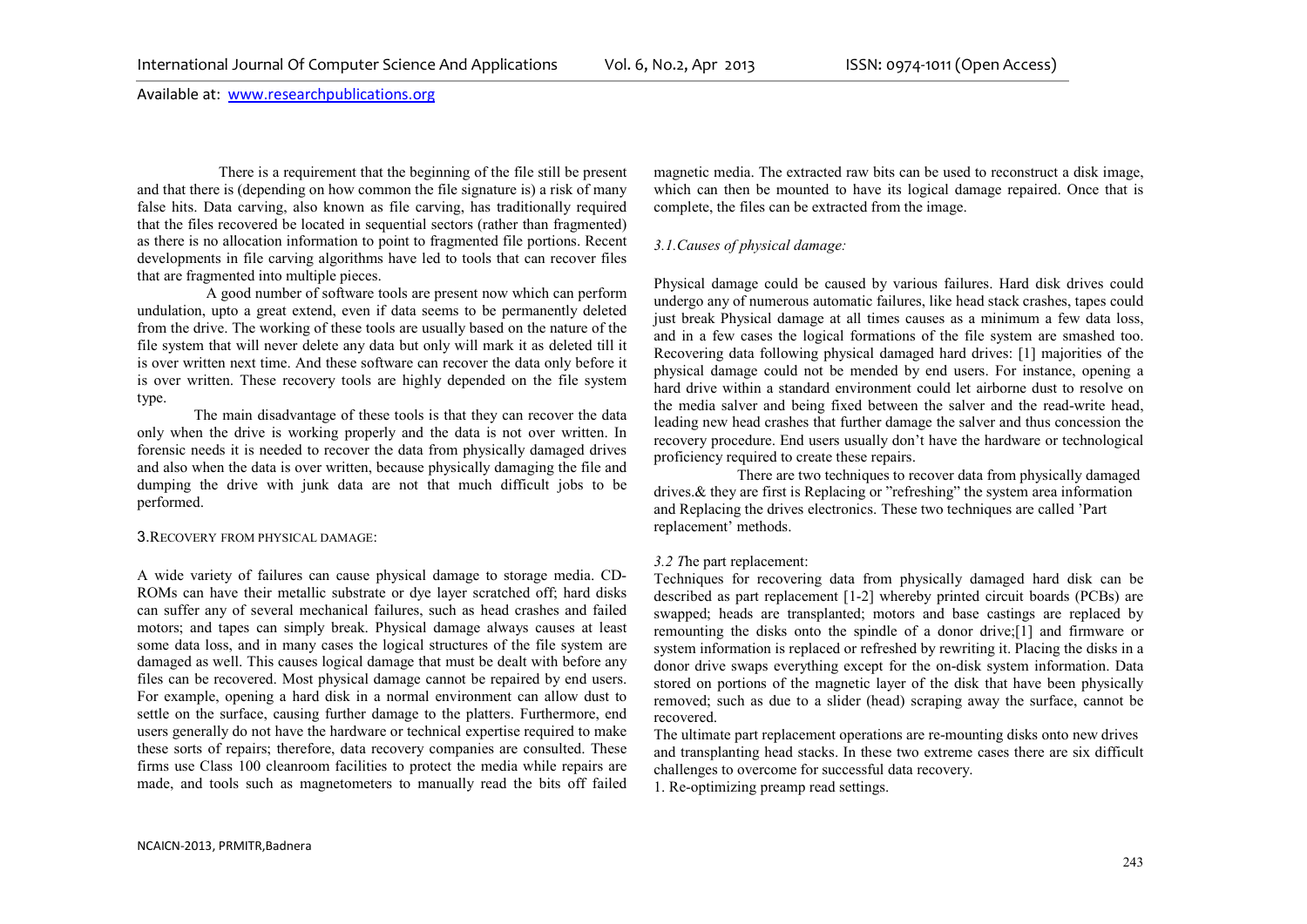2. Recalibrated repeatable run-out (RRO) and head offsets.

 3. Control spindle rotation and head positioning, typically using the magnetic servo patterns on the disk surfaces.

 4. Determine the layout and format of each surface, defects and defect mapping Strategies.

5. Detect the binary data in the analog head signal and

 6. Decode the preceding, scrambling, RLL, parity-assist ECC, and any other codes to reveal user data.

 The sectors or blocks created from the detected and decoded user bits must still be assembled into useful files. It is at this latter task where logical recoveries typically start. Interestingly, data forensic examinations can only begin after the physical and then the logical recoveries have been completed.

#### *3.3 Refreshing the system information:*

 Current state-of-the-art research for system area refreshing focuses on developing algorithms that can quickly and adequately re-optimize all important channel, preamp, and servo system parameters without rewriting over data.[1] This capability is needed both when the system area information is corrupted and when a head stack transplant is necessary.

The system information includes the drive

 specific hyper-tuned parameters along with the normal characteristic parameters of the hdd.The system area may become corrupted due to malfunctioning circuits, firmware bugs, exceeding the operational shock specifications of the drive, or position system errors. Another, more common, reason for system area corruption is a loss of power during an update of the system area itself.

 The G-list, or grown defect list, holds information about the location of defects that have been found in the field during drive operation. The G-list is typically used for sector swapping, or sector reallocation. Related o this is the Plist, or primary defect list that stores the location of media defects that were found during manufacturing.



Fig:3.1 The beginning of the identification sector (IDNT) of the system area for a 2.5 Hitachi drive

For some drive models, the system area contains only a small amount of information, such as a unique drive serial number, the P-list and G-list, S.M.A.R.T. data, and a drive password possibly encrypted

## *3.4 Replacing the drive electronics*

Current state-of-the-art research for drive electronics replacement focuses on developing faster and more robust methods for determining the servo sector track ID and wedge ID and the data sector encodings. Additionally, timing, equalization, and detection methods are being advanced to recover data from the drives that are being built today and in the future. These are likely to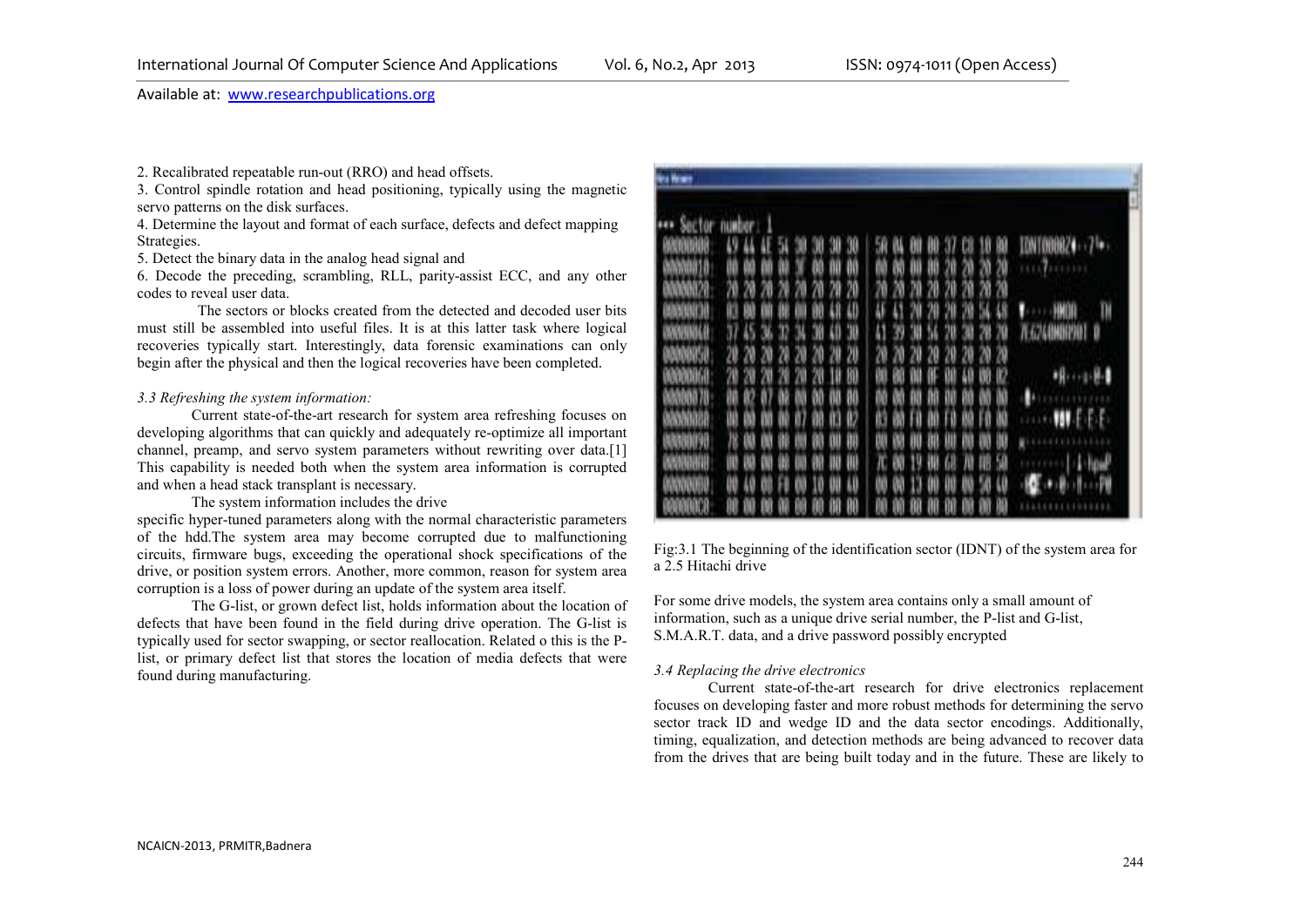employ iterative equalization and decoding, LDPC (low-density parity-check) codes, and new timing recovery schemes.

 For flyable media, the most cost-effective way to spin the disk is with its original motor and base casting or with from of a donor drive. All that is required is a standard HDD motor controller and related programming capability.[2] Once a compatible head stack is in place and the disks are spinning, the signal from the preamp needs to be acquired and used: first for servo positioning and then for data detection. To acquire a good signal, the read bias currents must be approximated for each head.[1]



Fig 3.2: The dull ring near the middle diameter of this spinning disk is the result of a head crash.

## 4. RECOVERY OF OVERWRITTEN DATA:

A good part of the computer users are still to know about the most important and interesting feature of our most common storage media, the magnetic storage media, which is it's capability to remember anything ever written on it till it is completely destroyed by a degauss under strong magnetic field. Magnetic hard drives are used as the primary storage device for a wide range of applications, including desktop, mobile, and server systems. All magnetic disk drives possess the capability for data retention,[5] but for the majority of computer users, the hard disk drive possesses the highest lifespan of all magnetic media types, and therefore is most likely to have large amounts of sensitive data on it.

In reality, magnetic media is simply any medium which uses a magnetic signal to store and retrieve information. Examples of magnetic media include: floppy disks, hard drives, reel-to-reel tapes, eight-tracks, and many others.[6-7] The inherent similarity between all these forms of media is that they all use magnetic fields to store data. This process has been used for years, but now that security concerns are being brought more into focus, we are now starting to see some of the weaknesses of this technology, as well as its wellknown benefits.

#### *4.1 Wise drives:*

When data is written to the disc platter, it is stored in the form of ones and zeroes. This is due to the binary nature of computers the data in question is either on (1),or off (0). This is represented on the disk by storing either a charge (1), or no charge(0). The data is written to the actual disc platter in what are called tracks. These are concentric rings on the disc platter itself, which are somewhat similar to the annual rings of a tree. As data is written to these rings, the head actually writes either a charge (1), or no charge (0). In reality, as this is an analog medium, the discs charge will not be exactly at a 1 or 0 potential, but perhaps a 1.06 when a one is written on top of an existing 1, and perhaps a .96 when an existing 0 is overwritten with a 1. The main idea to grasp here is that the charge will never be exactly 1 or 0 on the disc itself. It will be different, due to the properties of the magnetic coating on the disc.[6]In this way, data is written to the tracks of the disc. Each time data is written to the disc, it is not written to exactly the same location on the disc.

 Some common methods used to gather data from drives which might have very important information to investigations include: Magnetic Force Microscopy (MFM)and magnetic force Scanning Tunneling Microscopy (STM).[7] Other methods and variations exist, but are either classified by governmental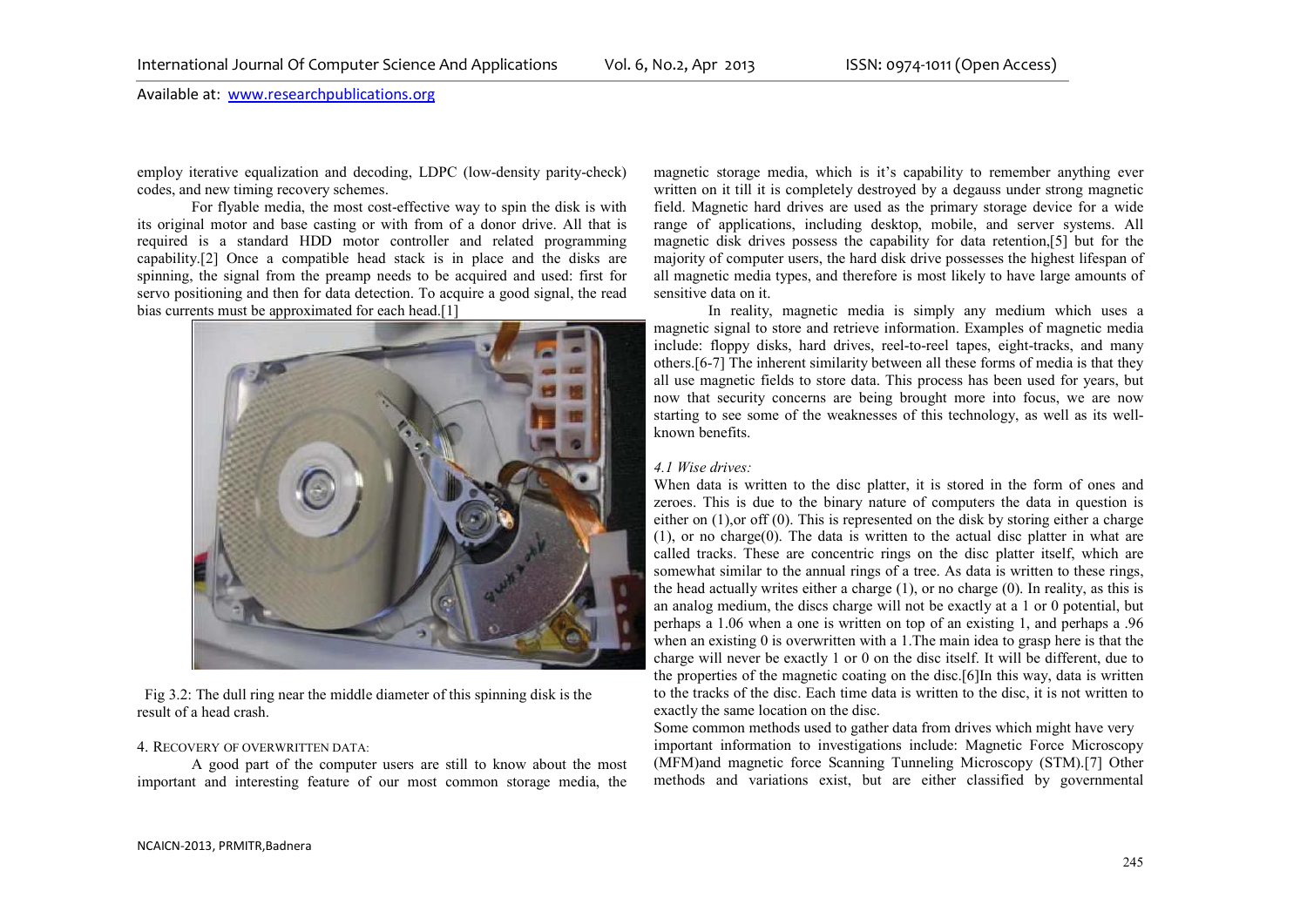intelligence agencies, or are not widely used yet. We will deal with MFM and STM.

#### *4.2 Magnetic force microscopy*

 MFM is a fairly recent method for imaging magnetic patterns with high resolution and requires hardly any sample preparation.[7] This method uses a sharp magnetic tip attached to a flexible cantilever placed close to the surface of the disc, where it picks up the stray field of the disc. An image of the field at the surface is formed by moving this tip across the surface of the disc and measuring the force (or force gradient) as a function of position. The strength of this interaction is measured by monitoring the position of the cantilever using an optical interferometer or tunneling sensor. In this way, data can be extracted from a drive. The fact that magnetic media contains residual charges from previous data even after being wiped or overwritten several times makes complete data destruction next to impossible.[5]

#### 5 CHALLENGES:

The Recovery of data using part replacement and magnetic recovery methods are now implemented in robust ways and hence the challenges it is facing or the areas where the improvements have to be made are the improvements in efficiency of the steps in the recovery procedure, in most occasions. The challenges are.

 • The data can be recovered only if the magnetic platter is not damaged; although Researches are there for improving the part replacement methods there is no active researches that is intended to over come this challenge.

 • The recovery is highly complicated in case of some particular ultra hypertuned hard disk which has highly customized system area ; Active researches are there to overcome this challenge, besides the manufacturers have also now started designing the drives amenable for recovery.

 • The part replacement methods and the magnetic recovery are usually of highcost.

6.CONCLUSION:

 From above discussion, we can say that the data recovery is possible and it is not that much difficult. As we are recovering a data from physical and logical damaging without loosing the content of data.[1]

 The recovery data from the logically and/or physically damaged disk drives, and the recovery of over written data is now been done with a good amount of success. The data recovery now have become a handy tool to the endusers as far as the logical damages are concerned, although the recovery of data from the physically damaged drives and over written data, which is done by the magnetic data recovery methods have still to reach at the end users, the data recovery industry has grown through heights of technology, that nowadays the situation is such that, data can be recovered from any physically damaged drive untill it's magnetic platters remain as such.[5] And in case of the magnetic recovery also the present state-of-the-art has contributed alot to the data recover industry that the magnetic recovery had reported recover of data that had been over written upto 17 times. .[4-7]

#### 7.REFERENCES:

[1] Charles H. Sobey, Laslo Orto, and Glenn Sakaguchi "Drive-Independent Data

 Recovery: The Current State-of-the-Art", IEEE transactions onMagnetics, IEEE volume 42 February 2006

[2] Bennison, Peter F, and Lasher, Philip J, "Data security issues relating to end of

 life equipment", Electronics and the Environment Conference, 2004 IEEE International Symposium on May 10-13, 2004

[3] Cranor, Lorrie Faith, and Geiger, Matthew, "Counter-Forensic Privacy Tools: A

Forensic Evaluation" February 1, 2006

 [4] Commonwealth of Australia, "Protecting and handling magnetic media"January

31, 2006

 [5] Garfinken, S.L. Shelat, "Remembrance of Data passed: a study of disk sanitiza-

tion",Security and privacy, IEEE International Symposium on February 2003